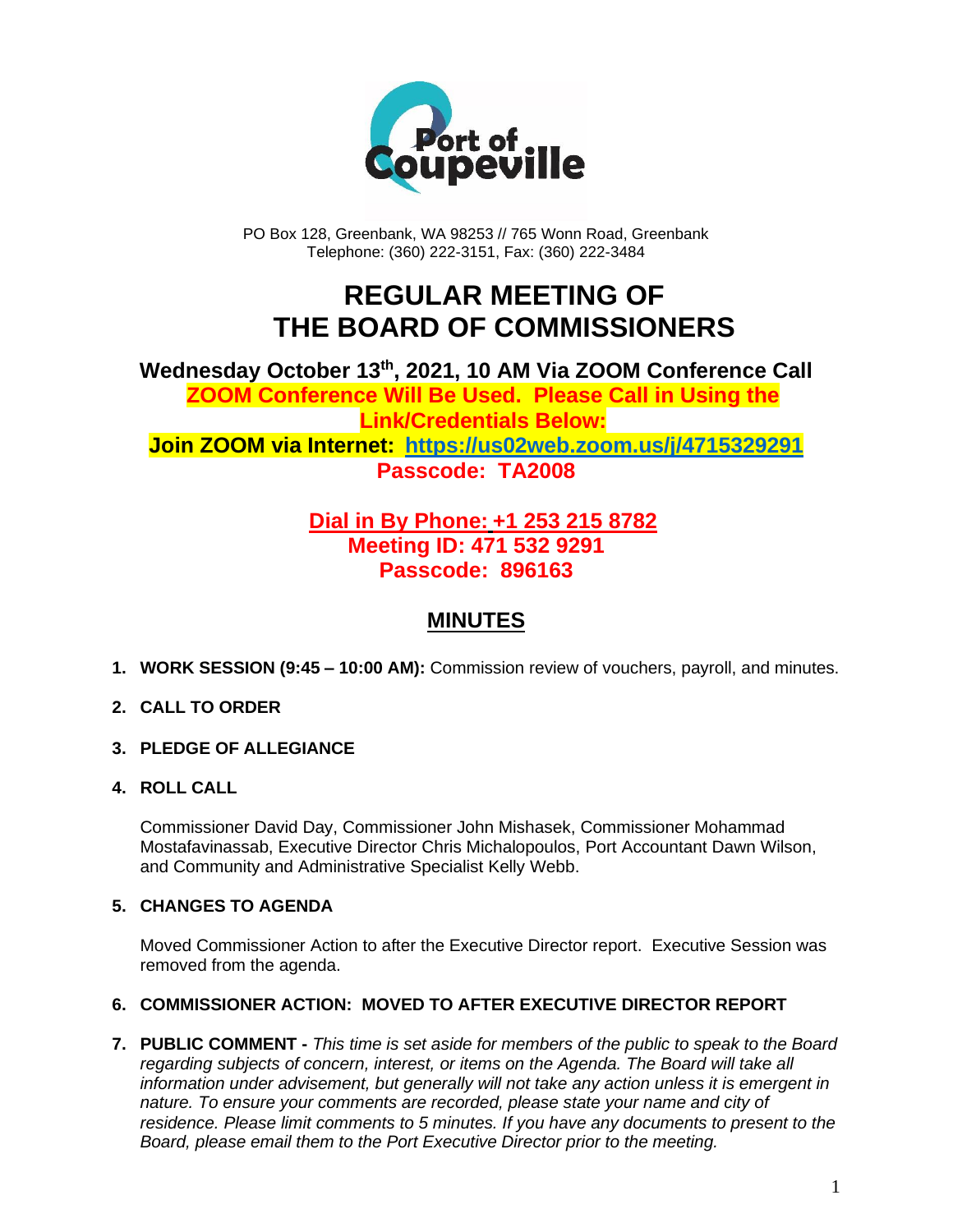Marianne Burr of Coupeville expressed that she was appreciative of the Work Session discussion.

Sean Kelley of Coupeville commented on the IDD and was supportive of its importance and of moving it forward.

All three Commissioners expressed their appreciation of the public comments.

#### **8. FINANCIAL UPDATE**

Port Accountant Dawn Wilson updated the financials in accordance with the Work Session discussion and gave an updated report.

There was discussion about splitting out atypical costs and how difficult it is to compare current and future expenditures with the COVID year 2020.

Executive Director Michalopoulos reminded the Commissioners that there will be lower labor costs starting in October due to the typical winter seasonal employee cutbacks.

Commissioner Mishasek questioned why the Wharf Fire Suppression was taken out of Port of Coupeville operating funds and not grant funds. Executive Director Michalopoulos answered the question to Commissioner Mishasek's satisfaction and commented on the large number of grants the Port is working to obtain.

#### **9. EXECUTIVE DIRECTOR REPORT**

Executive Director Chris Michalopoulos shared his report with Commissioners and answered questions.

There was discussion about the sea birds and the issues they create at the Wharf, as well as the intake valve at the Greenbank Farm pond. Both issues are actively being worked on by Port staff.

Commissioner Day asked about 24<sup>th</sup> Street building repairs. Executive Director Michalopoulos updated the Commissioners about the ongoing work on the  $24<sup>th</sup>$  Street property, its costs and the grants that cover the costs.

#### **6. COMMISSIONER ACTION:**

- a. Approval of Minutes (September 8<sup>th</sup> Regular Meeting, September 22<sup>nd</sup> Regular Meeting), Payroll, and Vouchers
	- A. Commissioner John Mishasek moved to approve the Meeting Minutes of the September 8th Regular Meeting and September 22nd Regular Meeting. **Motion was seconded and passed unanimously.**
	- B. Commissioner Mohammad moved to approve the following vouchers, payroll, and electronic payments from **September** for payment. **Motion was seconded and passed unanimously.**

| Voucher warrant numbers: 21-1001 through 21-1026       | \$24,638.09 |
|--------------------------------------------------------|-------------|
| Payroll warrant number: 21-1027 through 21-1035        | \$19,484.07 |
| Electronic payments dates: (no voucher numbers needed) | \$17,940.45 |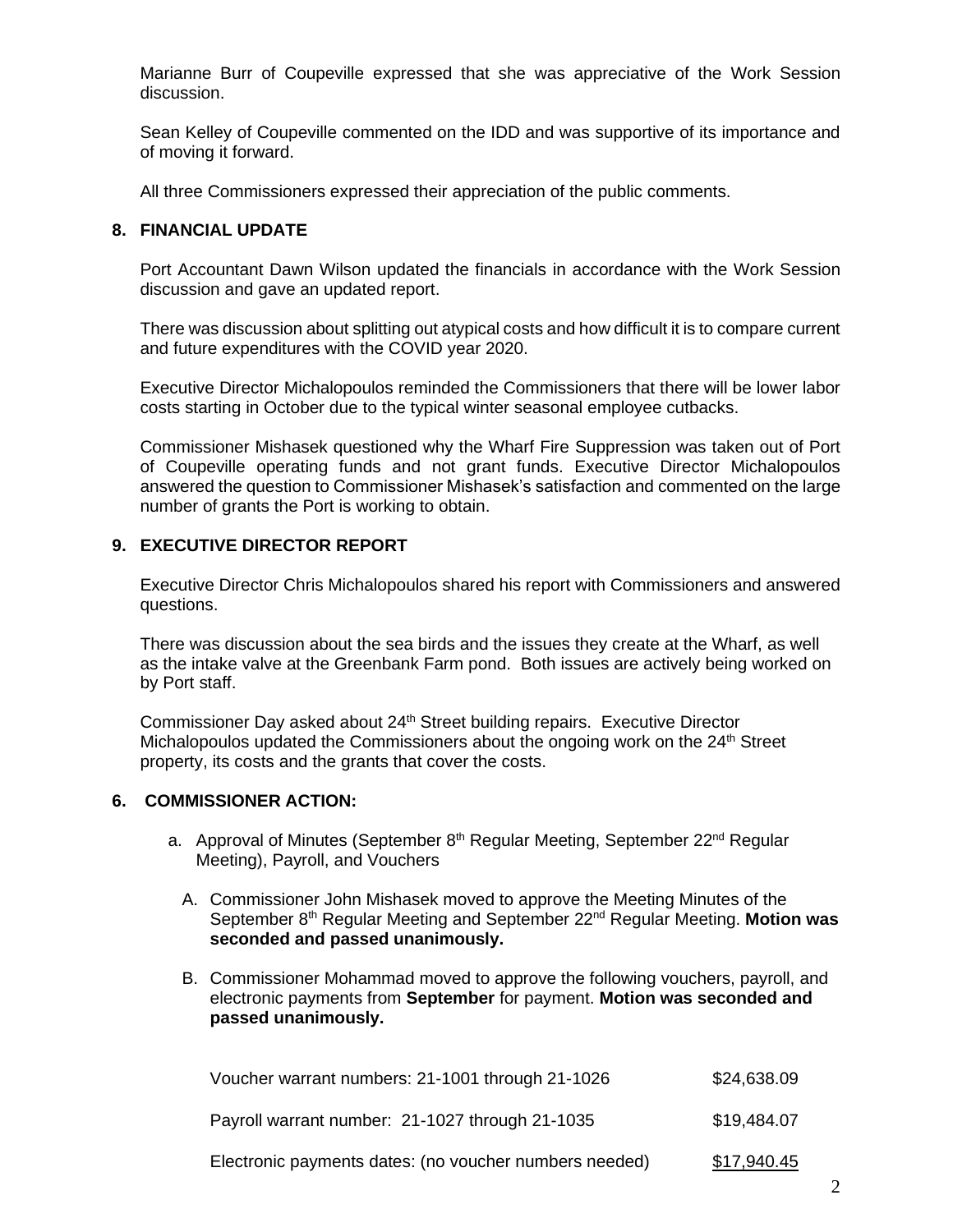b. Discussion: Commissioner Day asked the reason the line item 21-1029 was short \$500.00. It was determined it was an error and would be rectified in October.

#### **10. OLD BUSINESS**

10.1 Discussion: Industrial Development District Update

Executive Director Michalopoulos shared and outlined changes in the timeline and dates of the IDD process found on the Port's website.

Commissioner Day asked about the timing of the approval process of the Comprehensive Scheme of Harbor Improvements. Executive Director Michalopoulos explained that, along with the budget, it will be discussed and public comment will be accepted at the Public Hearing on November 1<sup>st</sup>. Approval will take place on November 10<sup>th</sup>.

Commissioner Mishasek asked if we are meeting regulatory timelines for public comment. Executive Director Michalopoulos explained that we are actually going above and beyond the regulatory time frame and communication standards.

10.2 Discussion: Wharf Fire Suppression Project Update

Executive Director Michalopoulos provided a status update on the wharf fire suppression system installation and asked that the Commissioners provide comment whether the Port should close out Phase One of this project or continuing to an expanded Phase One which would include under Wharf fire suppression. Commissioners agreed that they wish to wrap up Phase One and work toward future research for expanding the under-wharf fire suppression system.

#### **11. NEW BUSINESS**

- 11.1 Discussion: CSHI Draft Review Executive Director Michalopoulos ran through the draft and discussed changes made and an approval date.
- 11.2 Discussion: 2022 Draft Budget Review Port Accountant Dawn Wilson and Executive Director Michalopoulos discussed the Budget with the Commissioners, answered questions, and agreed upon adjustments to be made.

Commissioner Day commented that the Port should communicate that no rent increases are being charged. However, when the Port is no longer under a state of emergency (COVID) there may be a CPI increase to rents.

#### **12. PUBLIC COMMENT**

No public comment.

#### **13. PRESIDING OFFICER'S REPORT**

No Presiding Officer's Report

#### **14. COMMITTEE REPORTS**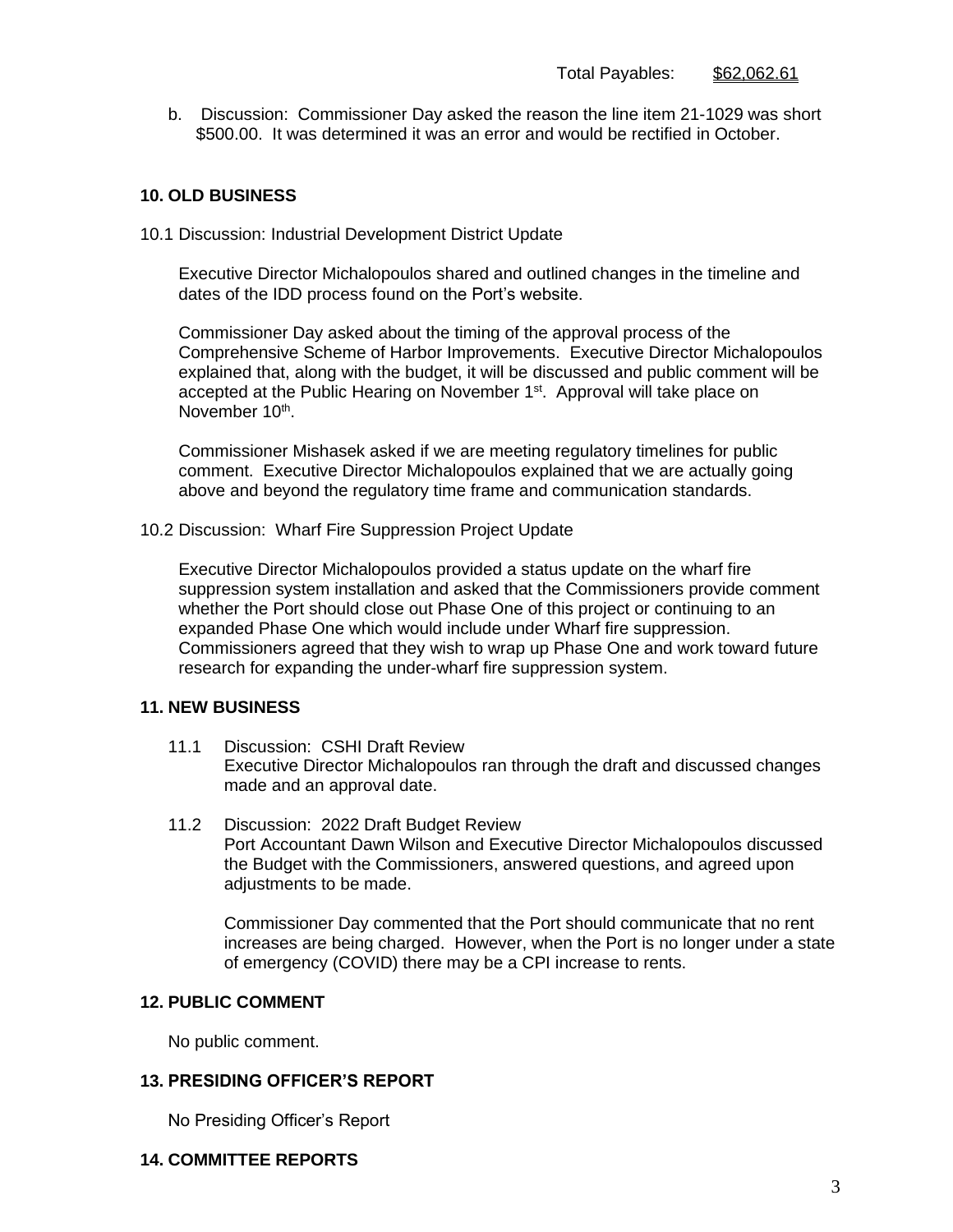Commissioner Mishasek asked about COG and affordable housing. Commissioner Day clarified that nothing was specifically outlined.

Commissioner Mishasek discussed his Broadband meetings and the letters of support.

#### **15. COMMISSIONER DISCUSSION**

Commissioner Mishasek voiced his desire to have further discussion about Commissioner reimbursements/per diems. Executive Director Michalopoulos said he would put it on the agenda when the Commissioners are ready to discuss.

Commissioner Day asked if the Commissioners agreed with him being the point of contact for the airport. All Commissioners agreed.

#### **16. ADJOURN**

The meeting adjourned at 1:18 PM.

David Day (Nov 10, 20 $\overline{2}$ 1 16:40 PST) John S Wshasek (Nov 11, 2021 08:51 PST) [Mohammad Mostafavinassab \(Nov 20, 2021 18:55 PST\)](https://na3.documents.adobe.com/verifier?tx=CBJCHBCAABAAmWyePk44uT9xk7szhZWYZUQFqHXt1glV)

David Day John Mishasek Mohammad Mostafavinassab

**Next regular meeting: Wednesday, October 27th, 2021, 6 PM Via ZOOM Conference. Two Public Hearings will follow starting at 7 PM. The Port of Coupeville Board of Commissioners are seeking public comment on the formation of an Industrial Development District and feedback to modify/update the Comprehensive Scheme of Harbor Improvements.**

> **Please Call in or Participate Via the Link Below: Join ZOOM via Internet:** <https://us04web.zoom.us/j/4715329291> **Passcode: TA2008 Dial In By Phone: +1 669 900 6833 Meeting ID: 471 532 9291 Passcode: 896163**

**Posted to: Port of Coupeville Web Page -- www.portofcoupeville.org United States Post Office – Coupeville & Greenbank, Washington Whidbey News Times – [editor@whidbeynewsgroup.com](mailto:editor@whidbeynewsgroup.com) Town of Coupeville – [clerktreasurer@townofcoupeville.org](mailto:clerktreasurer@townofcoupeville.org)**

#### **10.19.2021/V3**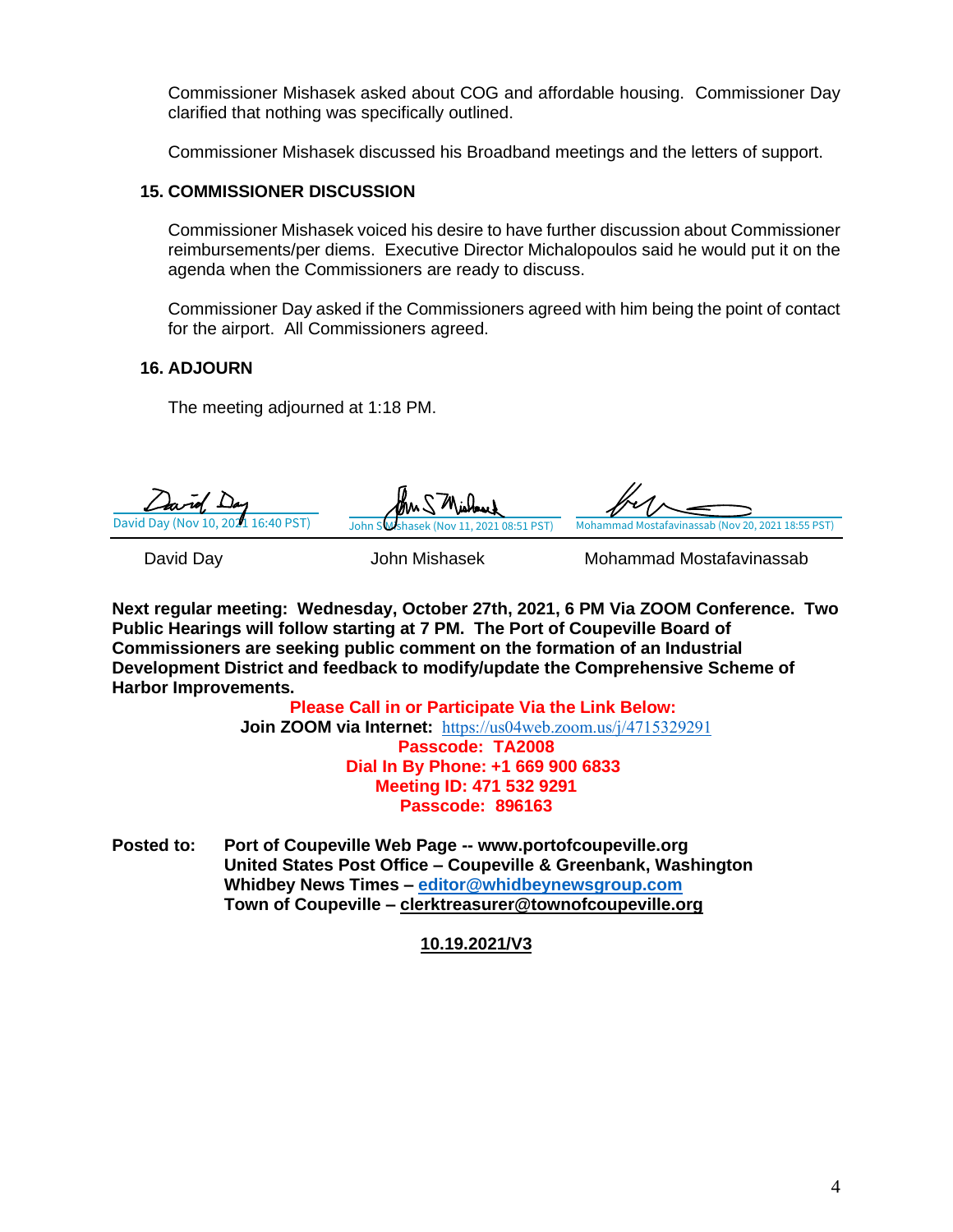# MINUTES POC MEETING OCTOBER 13 2021

#### Final Audit Report 2021-11-21

V3

| Created:        | 2021-11-10                                        |
|-----------------|---------------------------------------------------|
| By:             | April Booth (adminassistant@portofcoupeville.org) |
| Status:         | Signed                                            |
| Transaction ID: | CBJCHBCAABAAmWyePk44uT9xk7szhZWYZUQFqHXt1glV      |

# "MINUTES POC MEETING OCTOBER 13 2021 V3" History

- $\Box$  Document created by April Booth (adminassistant@portofcoupeville.org) 2021-11-10 - 11:50:16 PM GMT- IP address: 66.235.71.5
- Document emailed to David Day (commissioner1@portofcoupeville.org) for signature 2021-11-10 - 11:52:14 PM GMT
- Document emailed to John S Mishasek (commissioner2@portofcoupeville.org) for signature 2021-11-10 - 11:52:14 PM GMT
- Document emailed to Mohammad Mostafavinassab (commissioner3@portofcoupeville.org) for signature 2021-11-10 - 11:52:14 PM GMT
- **Email viewed by David Day (commissioner1@portofcoupeville.org)** 2021-11-11 - 0:39:12 AM GMT- IP address: 73.19.18.69
- $\mathscr{O}_\bullet$  Document e-signed by David Day (commissioner1@portofcoupeville.org) Signature Date: 2021-11-11 - 0:40:02 AM GMT - Time Source: server- IP address: 73.19.18.69
- Email viewed by John S Mishasek (commissioner2@portofcoupeville.org) 2021-11-11 - 4:50:34 PM GMT
- $\mathscr{O}_\bullet$  Document e-signed by John S Mishasek (commissioner2@portofcoupeville.org) Signature Date: 2021-11-11 - 4:51:17 PM GMT - Time Source: server
- **Email viewed by Mohammad Mostafavinassab (commissioner3@portofcoupeville.org)** 2021-11-21 - 2:55:24 AM GMT
- $\mathscr{D}_\bullet$  Document e-signed by Mohammad Mostafavinassab (commissioner3@portofcoupeville.org) Signature Date: 2021-11-21 - 2:55:48 AM GMT - Time Source: server